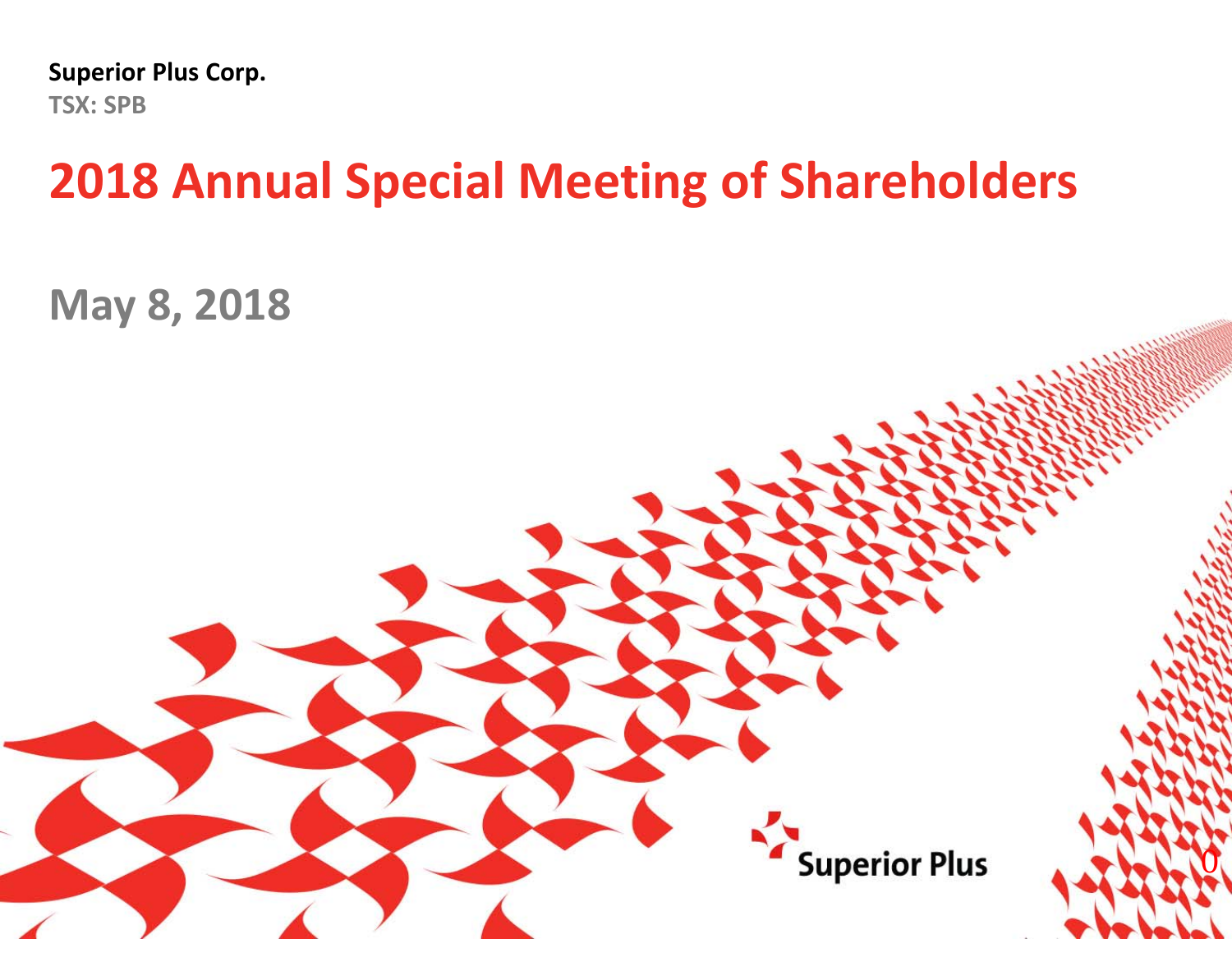#### **Today's Agenda**

1) Financial Statements 2) Election of Directors 3) Appointment of Auditors 4) Voting on amending the by‐laws

5) Voting on amending and renewing the shareholder rights plan

6) Advisory Resolution on Executive Compensation

#### **Meeting Procedures**

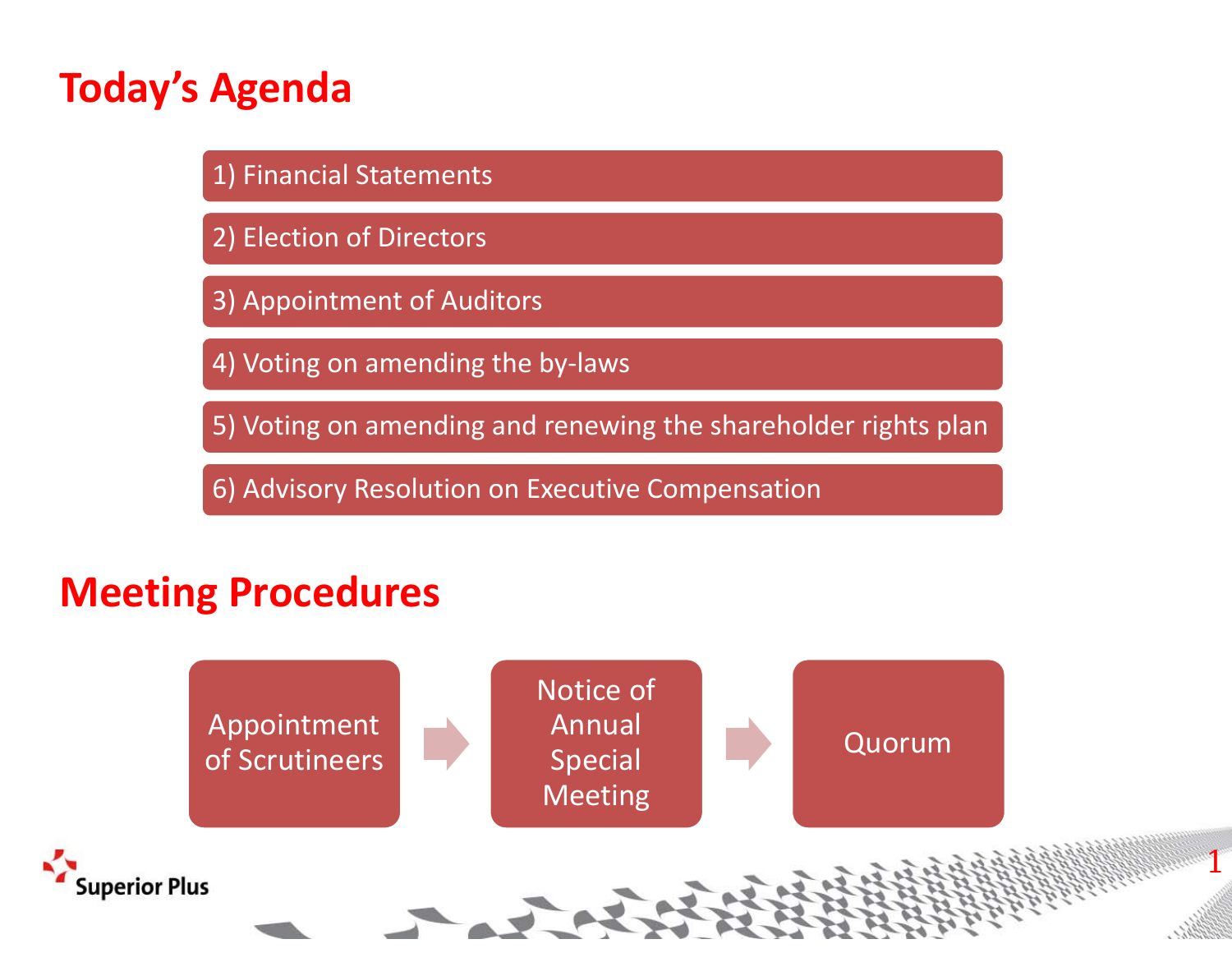# **Items Requiring <sup>a</sup> Vote**

**Superior Plus**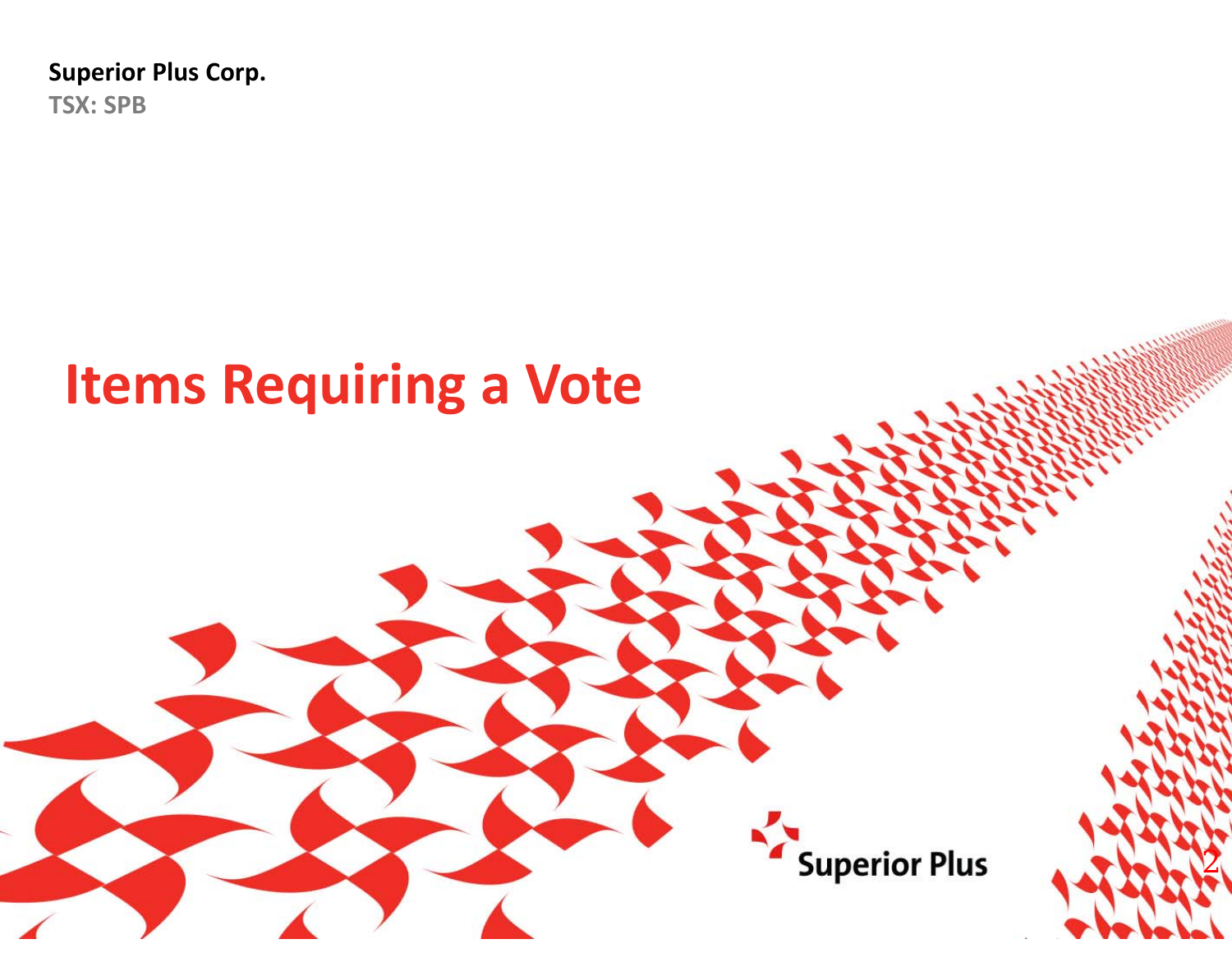#### **Election of Directors**



















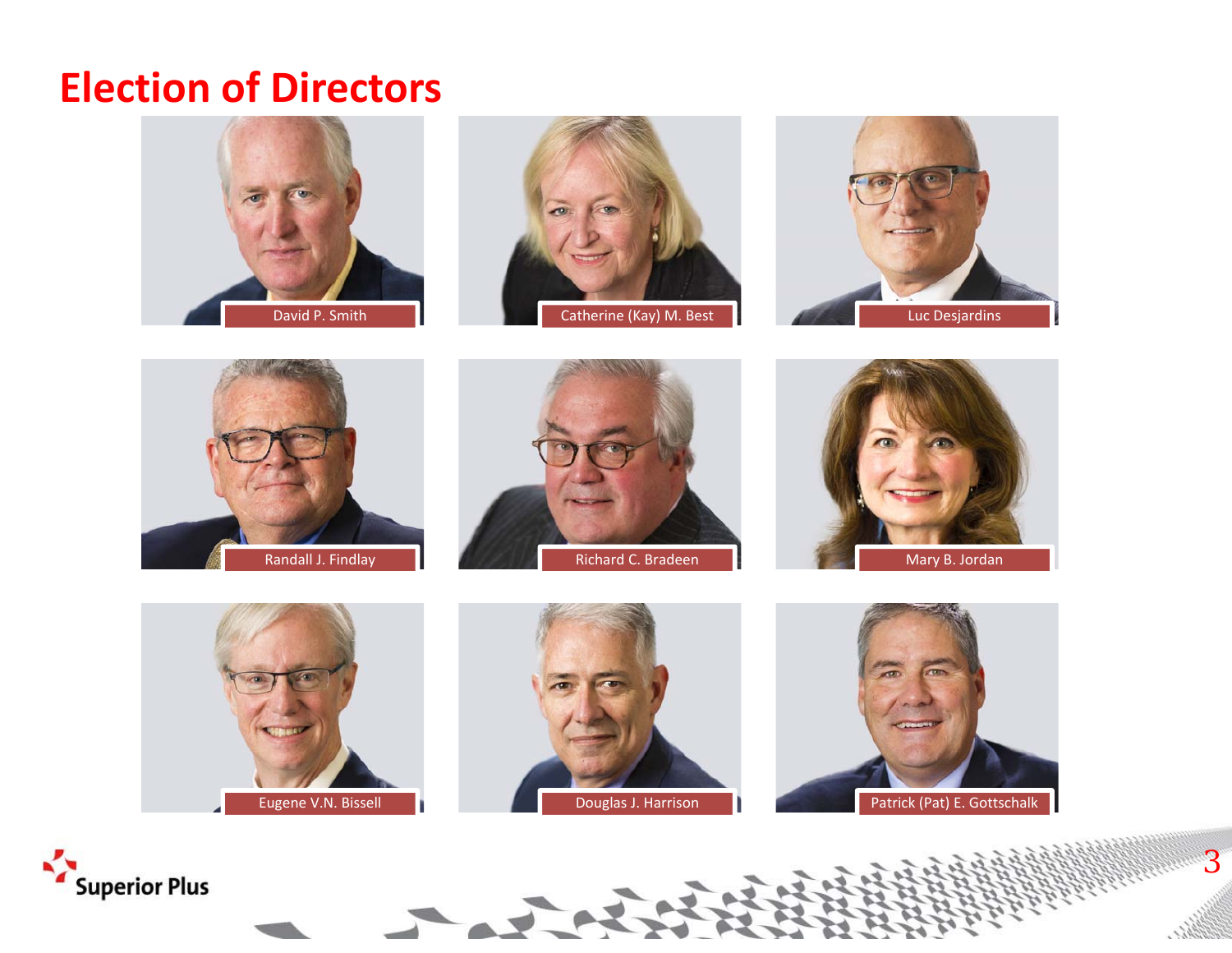## **Appointment of Auditors**



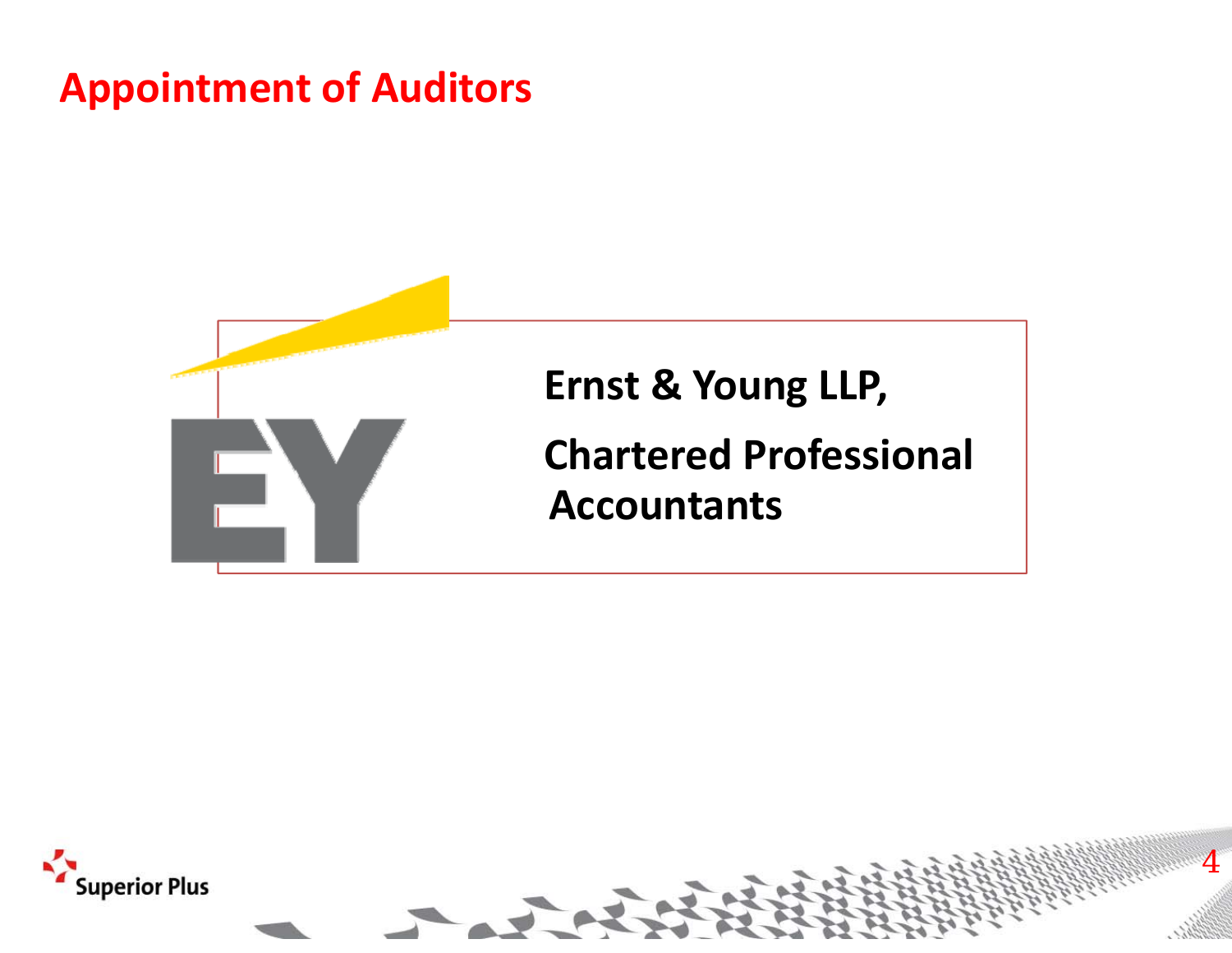## **Voting on**

- •amending the by‐laws
- $\bullet$ amending and renewing the shareholder rights plan

*5*

### **Advisory Resolution on Executive Compensation**

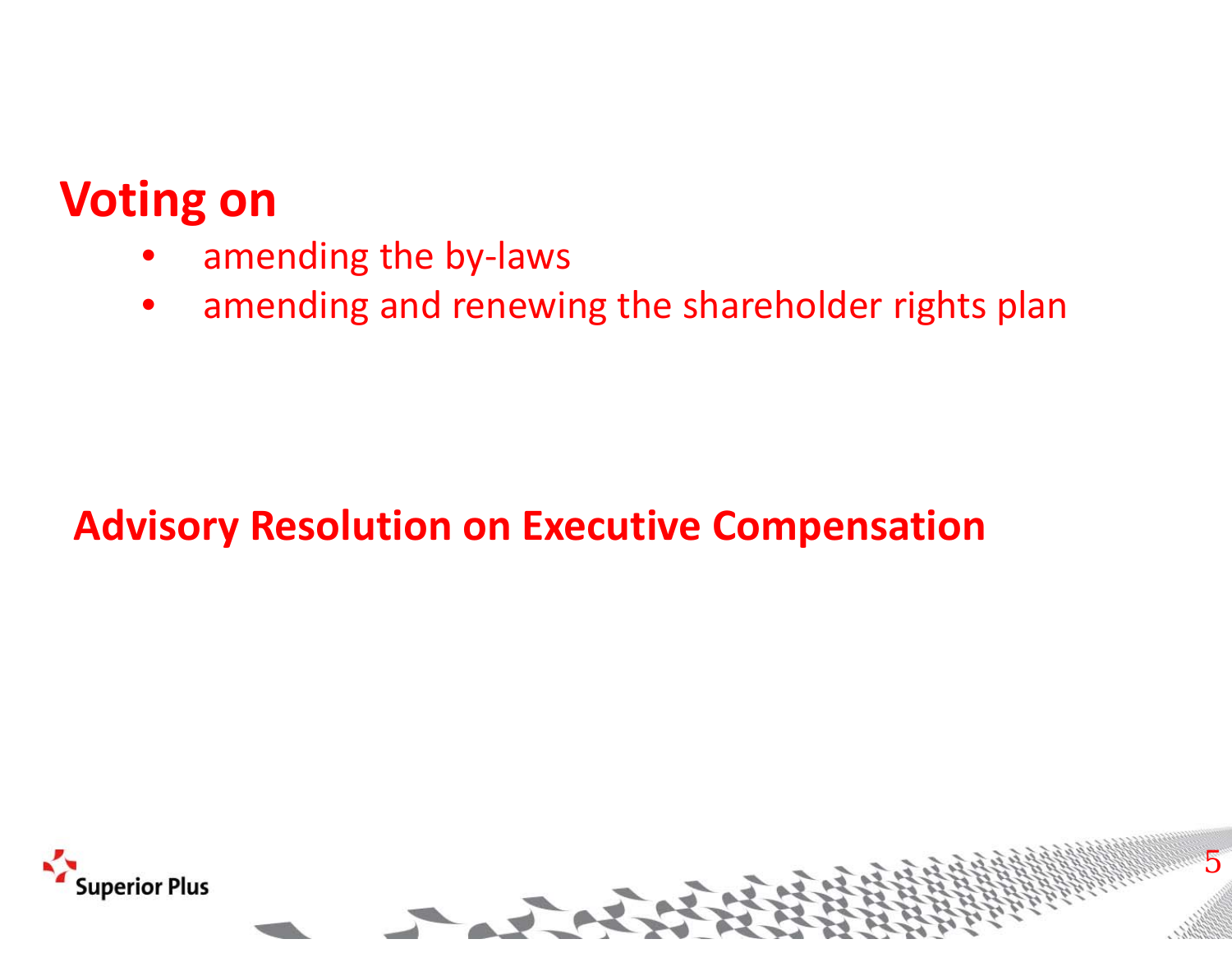# **Adjournment of Formal Part of the Meeting**

**Superior Plus**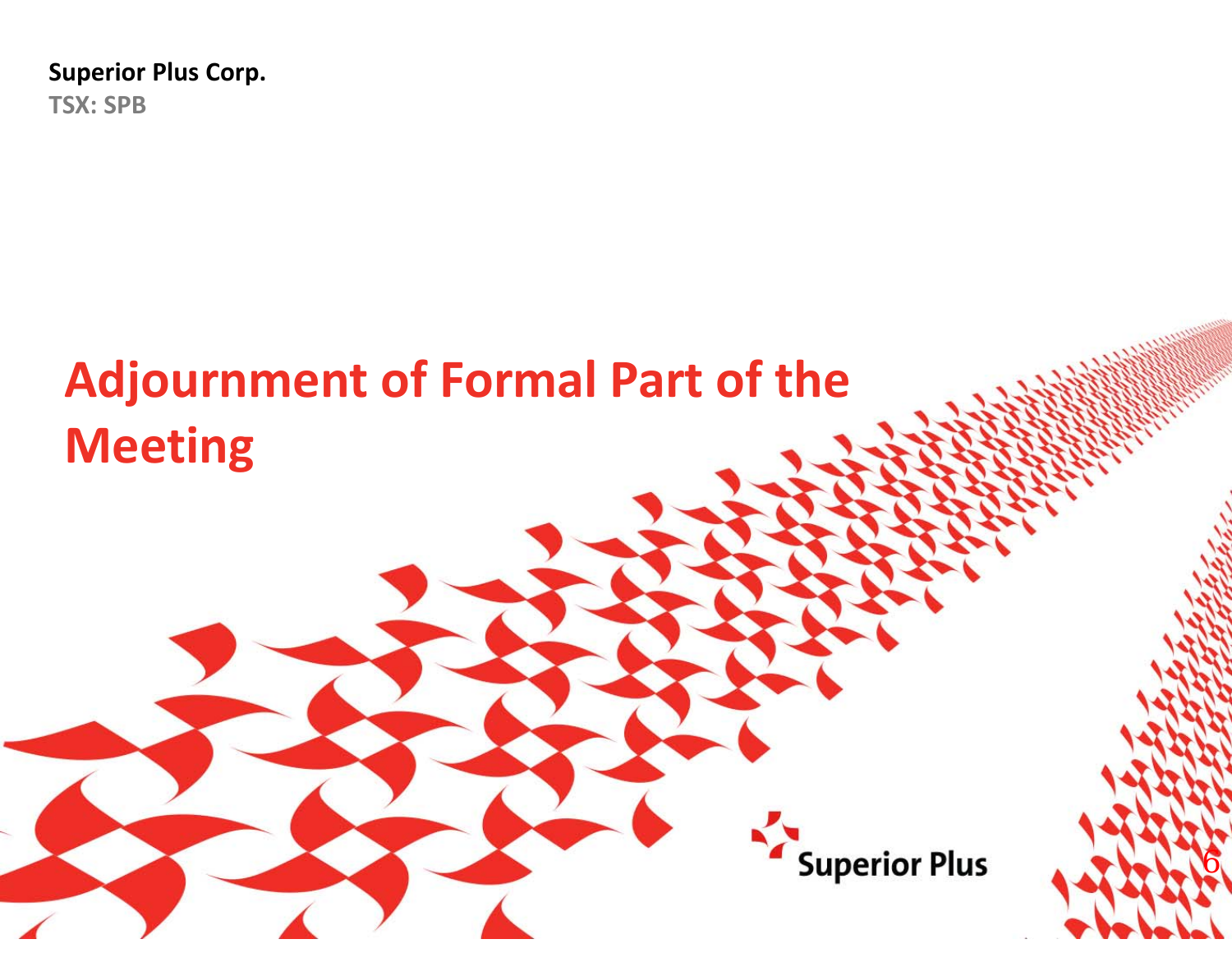# **CEO Discussion**

**Superior Plus**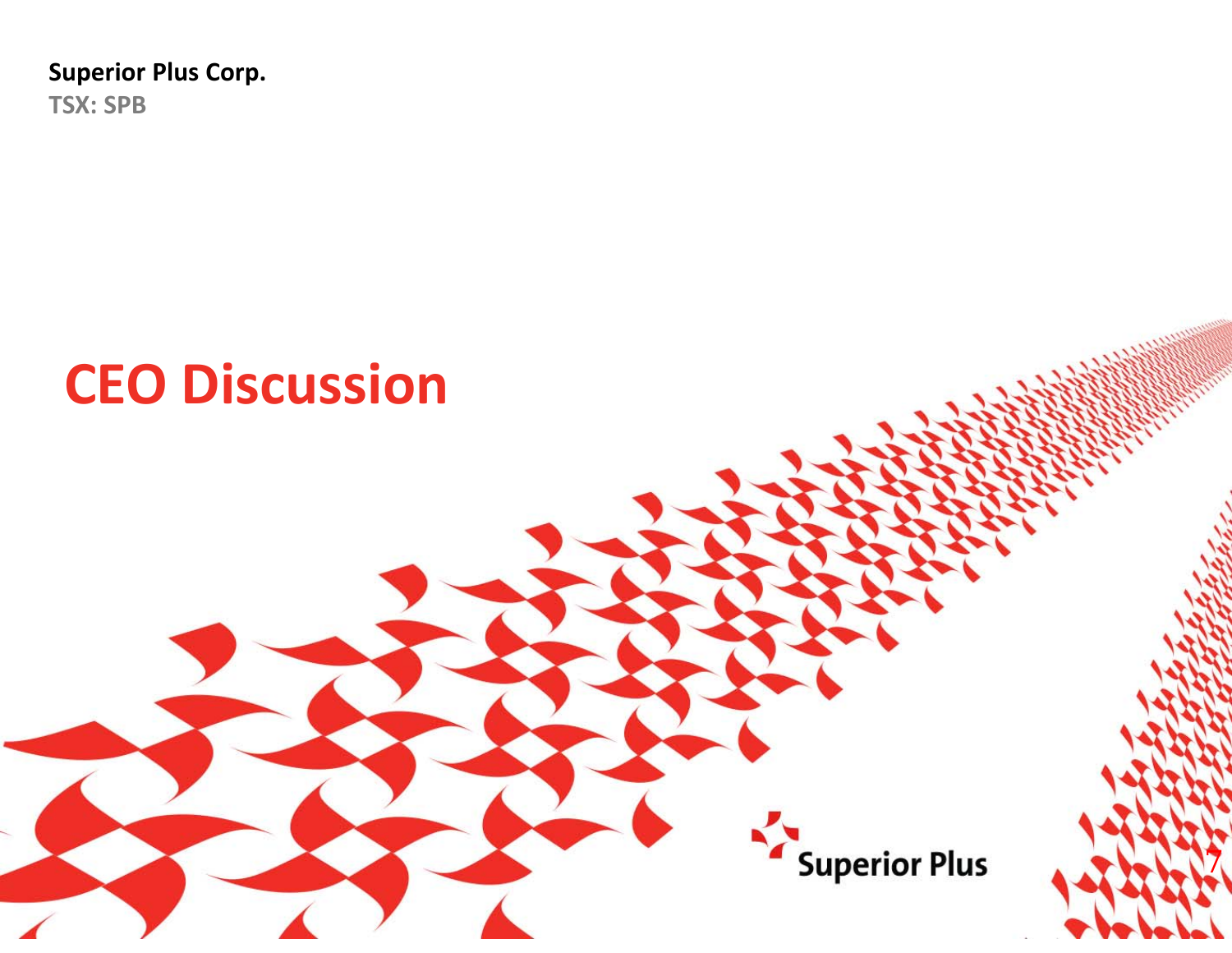## **Evolution 2020 Culture and Vision**



*"A common vision and culture throughout the entire organization is key to the success of Evolution 2020."*

*8*

#### **Vision:**

To become the leader in creating value through differentiation and best‐in‐class operations in each of the business segments we operate

#### **Culture:**

Superior will continue to be an organization that respects and rewards:

– Entrepreneurship, continuous improvement, execution, safety and teamwork

#### **Values:**

Respect, accountability and transparency

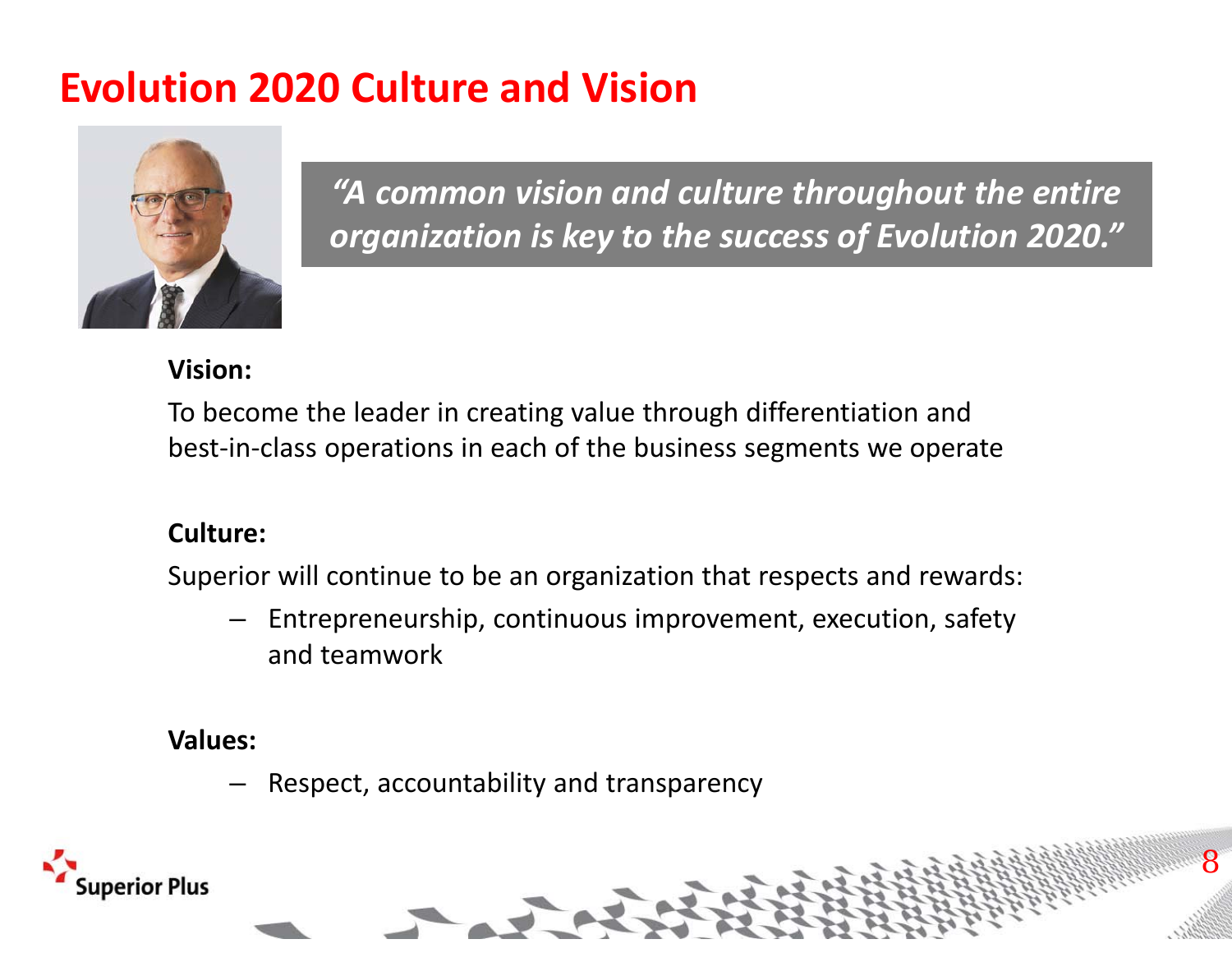## **Our Businesses**

- • Leading distributor and marketer of propane in Canada
	- Sales volume of 2.0 billion litres<sup>(1)</sup>
- • Distribution of retail and wholesale propane and distillates in the Northeast U.S.
	- Sales volume of 1.3 billion litres<sup>(2)</sup>
- •Approximately 62% of EBITDA from operations(3)

# **CANADARevenue – 43% (4) USARevenue – 57% (4)**

#### **Energy** Distribution *Chemicals* **Chemicals Specialty Chemicals**

Production and sales of:

- •**•** Sodium Chlorate products in North America
- •Export sales represent  $\sim$ 16% of North American production<sup>(2)</sup>
- •● Chlor-alkali and related products in North America
- $\bullet$ **•** Sodium Chlorate in Chile, South America
- •Approximately 38% of EBITDA from operations(3)

Energy Distribution and Specialty Chemicals have:

- $\geq$ Solid industry positions
- $\geq$ Attractive acquisition opportunities
- $\rightarrow$ Sustainable free cash flow models
- $\geq$  Opportunities for geographic and market expansion

- (1) FY 2017 Canadian Propane Distribution pro forma Canwest volumes.
- (2) Based on FY 2017 volumes.
- (3) Based on FY 2017 pro forma Canwest excluding anticipated synergies. See "Non‐GAAP financial measures".
- (4) Based on FY 2017 pro forma Canwest excluding anticipated synergies. USA includes results from Chile, representing ~4% of gross revenue.

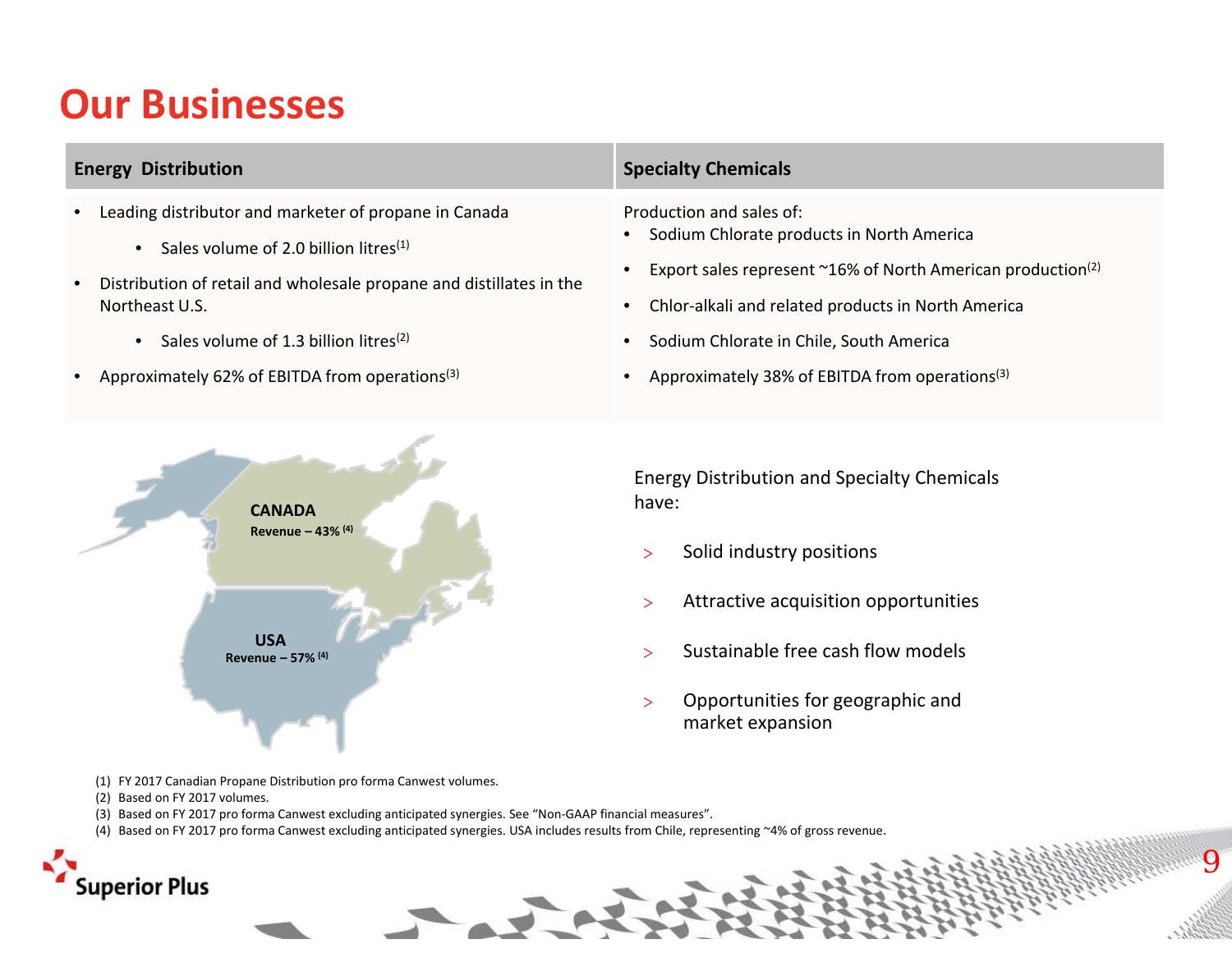## **Evolution 2020 Aspirational Goal**

- >**Evolution 2020 goal of achieving \$50‐\$150 million increase in EBITDA from Operations**
- > **Significant increase from 2016 and well on track to achieve at least \$100 million by end of 2020**
	- $>$  \$63.5 million in improvement anticipated by 2018 (2)

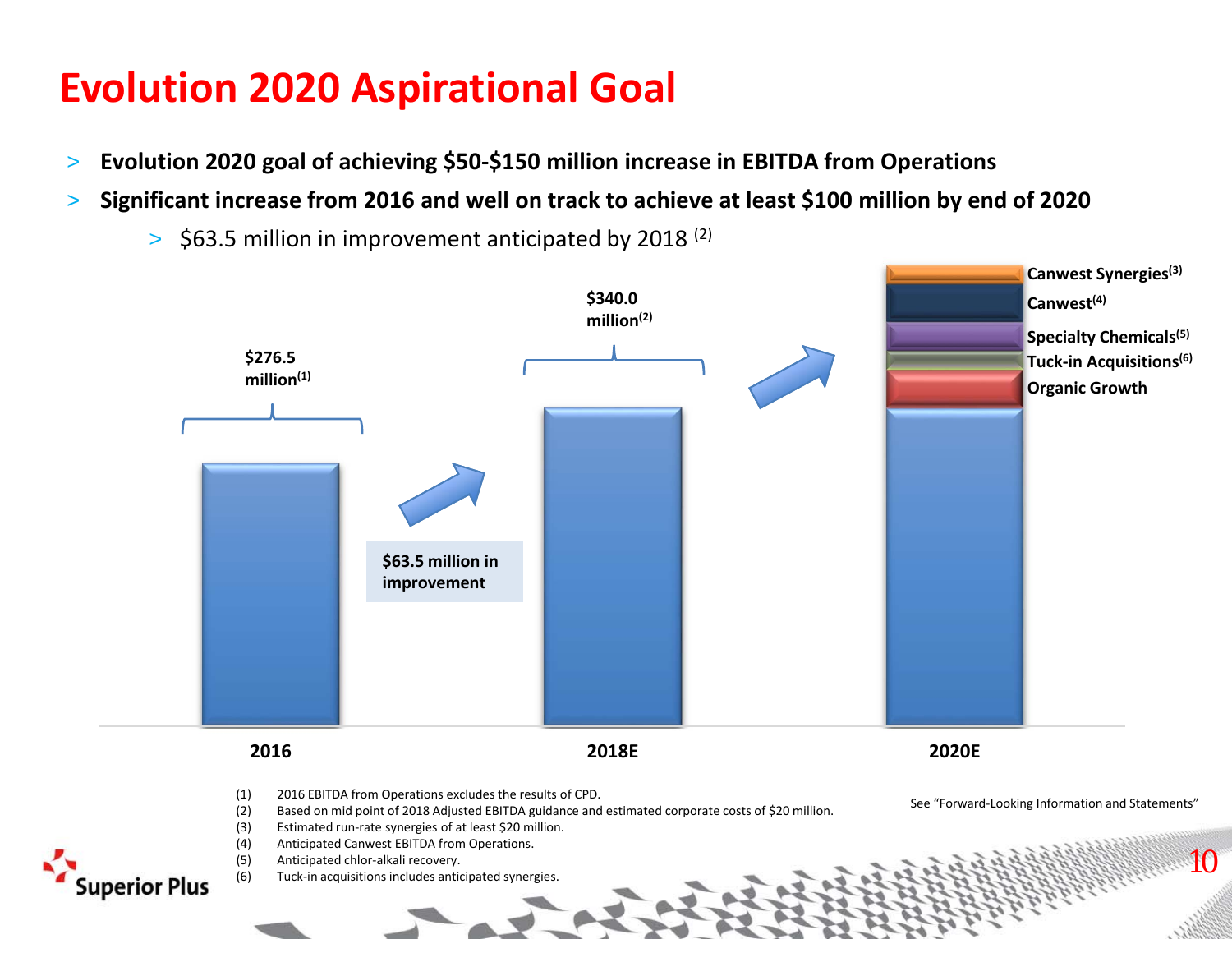## **Accomplishments since last AGM**

![](_page_11_Figure_1.jpeg)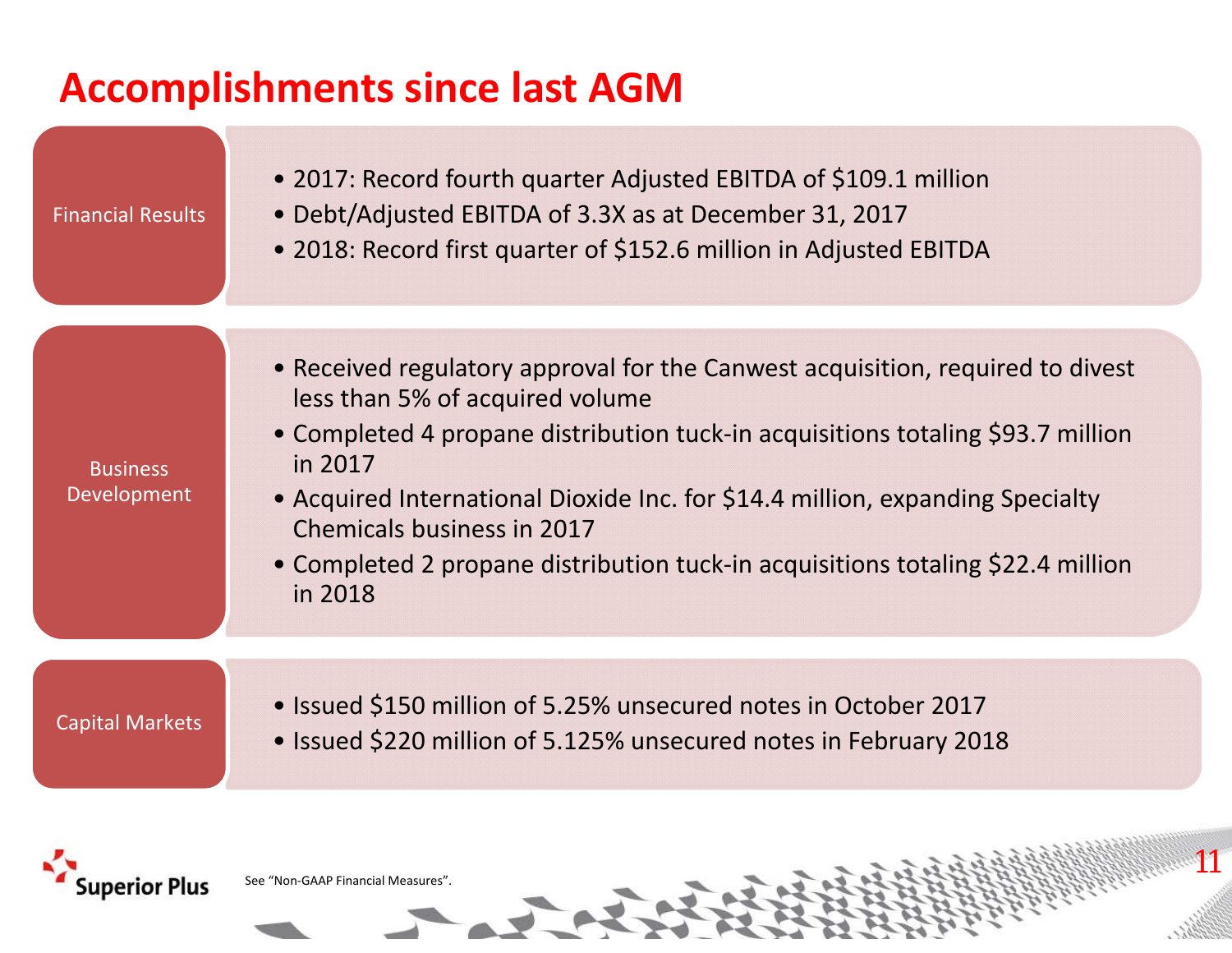## **Key 2017 Achievements**

- •**Close of Canwest transaction**
- •**Completion of several tuck‐in transactions totaling ~\$108 million**

*12*

- $\bullet$ **Significant EBITDA growth**
- $\bullet$ **Debt issuances of \$400 million**

![](_page_12_Picture_5.jpeg)

See "Non‐GAAP Financial Measures".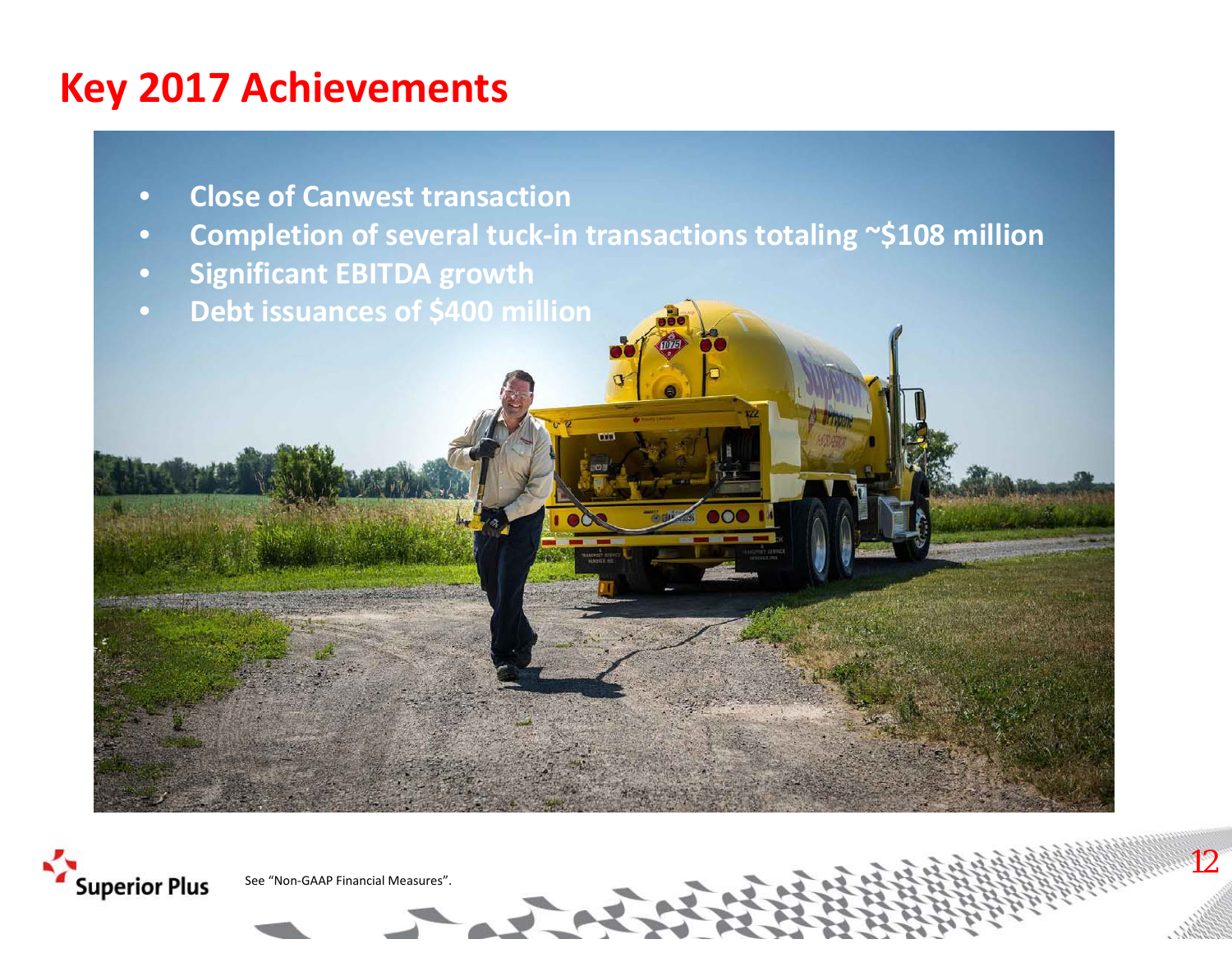## **Canwest Integration Update**

#### *Integration work has commenced, with the majority of rationalization to occur in Q2 2018 following the heating season*

| Labour costs                                                   | Implementation of the "Superior Way" and digital platform to improve route efficiency and<br>reduce costs<br>$\triangleright$ ~60% of the expected \$20 million in run rate synergies                 |              |                                         |  |  |  |
|----------------------------------------------------------------|-------------------------------------------------------------------------------------------------------------------------------------------------------------------------------------------------------|--------------|-----------------------------------------|--|--|--|
| <b>Facilities &amp;</b><br><b>Operating</b><br><b>Expenses</b> | Consolidation of facilities to provide synergies<br>➤<br>Reduction of operating costs from reduced fleet and distribution points<br>➤<br>~40% of the expected \$20 million in run rate synergies<br>➤ |              |                                         |  |  |  |
| <b>Capital</b>                                                 | Fleet optimization savings through consolidation of the fleet<br>➤<br>One-time capital disposal synergy due to facility overlap<br>➤                                                                  |              |                                         |  |  |  |
| <b>Synergy Timeline (1)</b>                                    |                                                                                                                                                                                                       |              |                                         |  |  |  |
| 2018                                                           | 2019                                                                                                                                                                                                  | 2020         | <b>Run rate</b>                         |  |  |  |
| \$5 - \$10 million                                             | \$12 - \$15 million                                                                                                                                                                                   | \$20 million | Consolidated - At least ~\$20.0 million |  |  |  |

➤ Estimated run-rate pre-tax synergies expected to be at least \$20 million on a run-rate basis and are expected to be fully realized within 24 months from close

**13**

(1) See Forward‐Looking Statements and information.

![](_page_13_Picture_5.jpeg)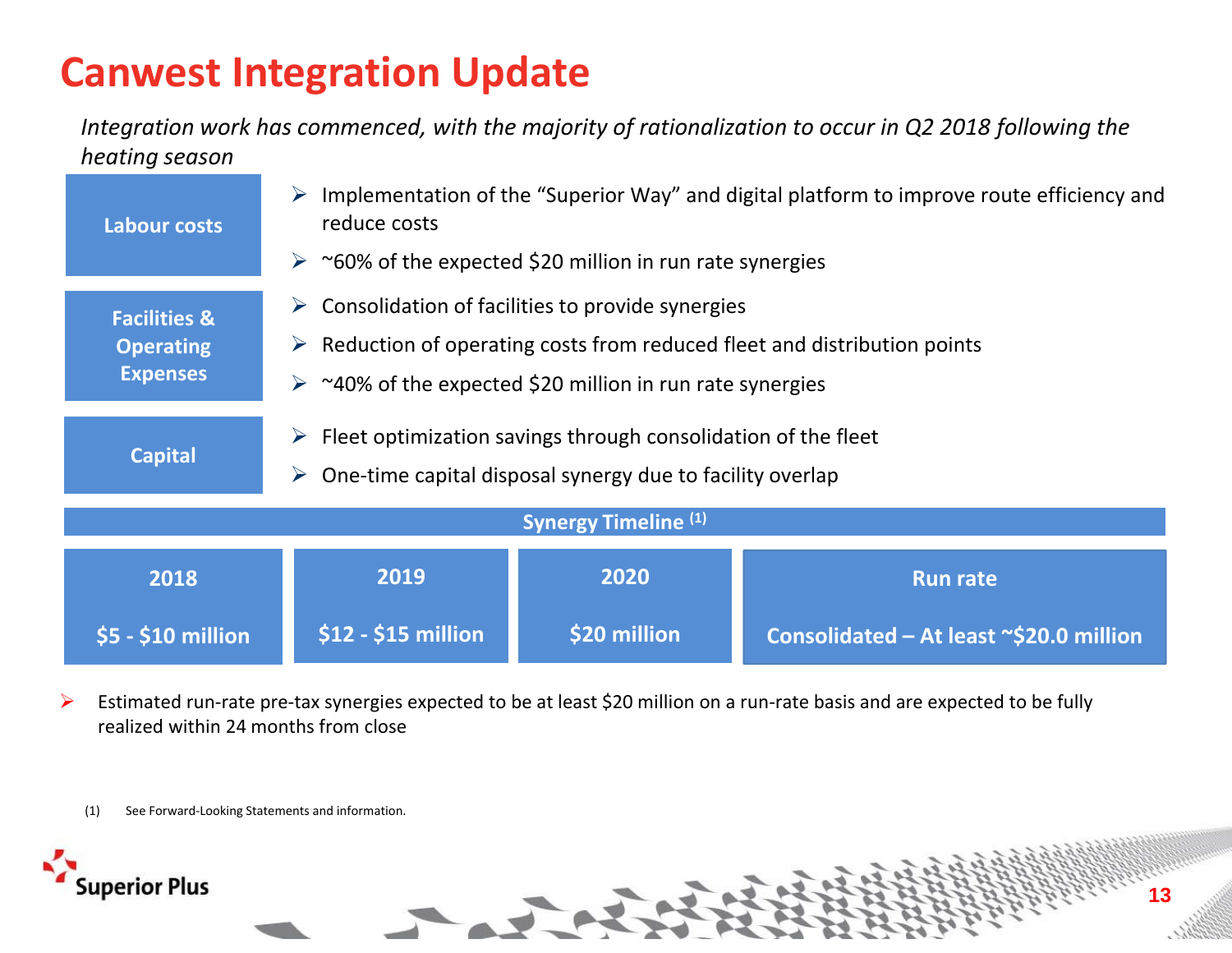# **Financial Overview**

CFO

Beth Summers

![](_page_14_Picture_2.jpeg)

**Superior Plus**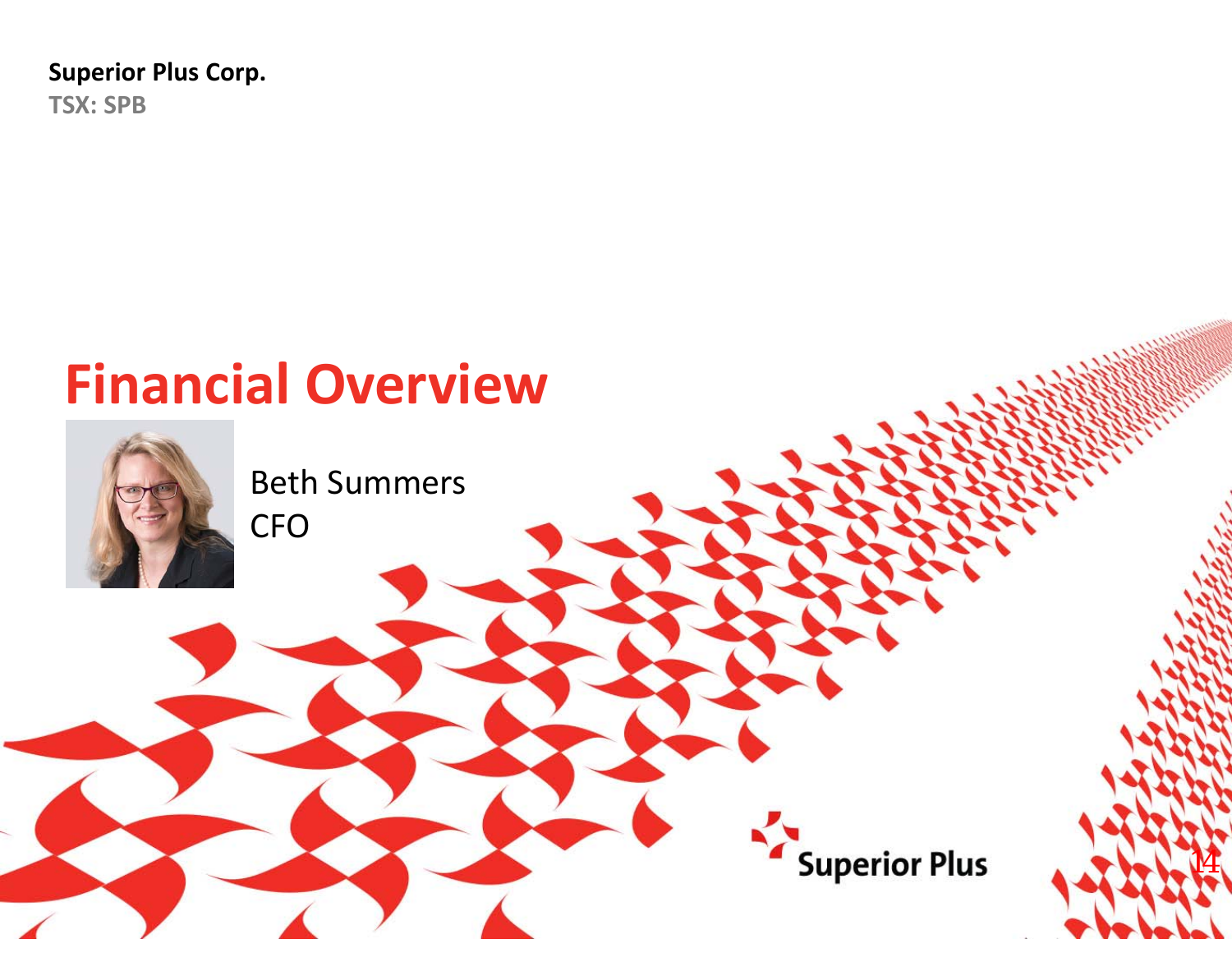## **FY 2017 & Q1 2018 Results**

| (in millions except per share amounts)                           | <b>FY 2017</b> | <b>FY 2016</b> |
|------------------------------------------------------------------|----------------|----------------|
| <b>EBITDA from Operations</b> <sup>(1)</sup>                     | \$306.8        | \$276.5        |
| Adjusted EBITDA <sup>(1)</sup>                                   | \$297.6        | \$230.3        |
| AOCF before transaction and other costs $(1)$                    | \$250.5        | \$189.8        |
| AOCF before transaction and other costs per share <sup>(1)</sup> | \$1.75         | \$1.34         |

- > First Quarter 2018 Highlights (compared to Q1 2017)
	- >EBITDA from Operations was \$158.6 million, an improvement of 33%;
	- >Adjusted EBITDA of \$152.6 million compared to \$119.2 million, an increase of 28%;
	- >AOCF before transaction and other costs was \$138.1 million compared to \$109.3 million;
	- > AOCF per share before transaction and other costs was \$0.97 compared to \$0.77 in the same period last year.

*15*

(1) EBITDA from Operations and Adjusted EBITDA excludes the results of Fixed‐Price Energy Services business and CPD, which was divested on August 9, 2016. Comparative figures have been reclassified to reflect the current period presentation.

![](_page_15_Picture_8.jpeg)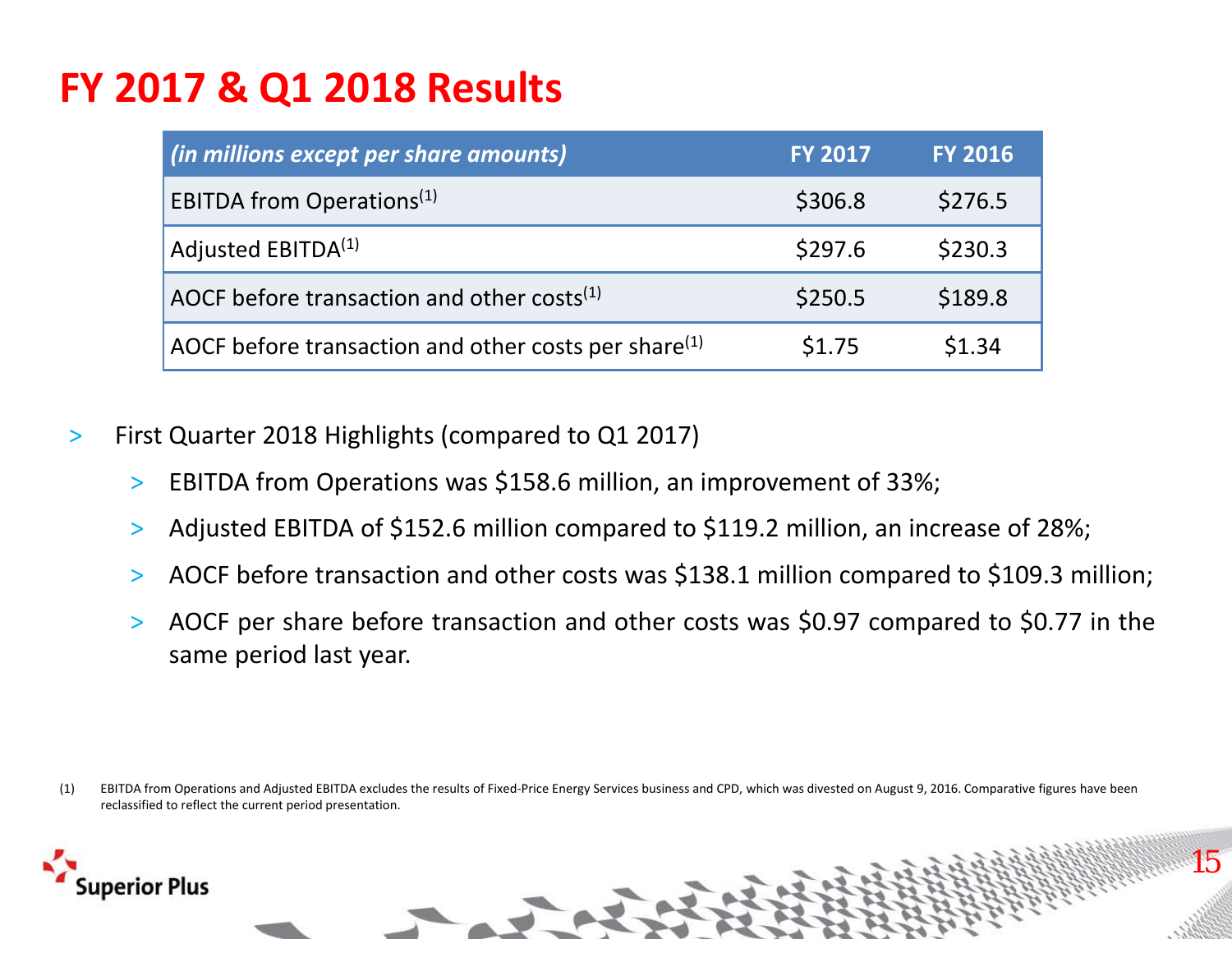## **2018 Financial Outlook and Capital Spend**

|                                               | 2018                |
|-----------------------------------------------|---------------------|
| Adjusted Operating cash flow per share (1)(2) | $$1.75 - $1.95$     |
| Adjusted EBITDA (1)(2)                        | $$305.0M - $335.0M$ |
| Total Debt to Adjusted EBITDA (1)(2)          | $3.0X - 3.4X$       |

**2017 Actuals and 2018 Estimated Capital Spending (2)(3)(4)(5)**

![](_page_16_Figure_3.jpeg)

*16*

Growth Capital **Maintenance Capital D** Capital Equivalent of Operating Leases

- (1) Per 2018 First Quarter MD&A. See "Non‐GAAP Financial Measures".
- (2) See "Forward‐Looking Statements and Information".
- (3) Growth Capital includes efficiency and process improvement capital.
- (4) 2017 capital spend excludes acquisition capital of \$149.3 million from acquisitions completed in 2017.
- (5) Maintenance capital is net of disposals.

![](_page_16_Picture_10.jpeg)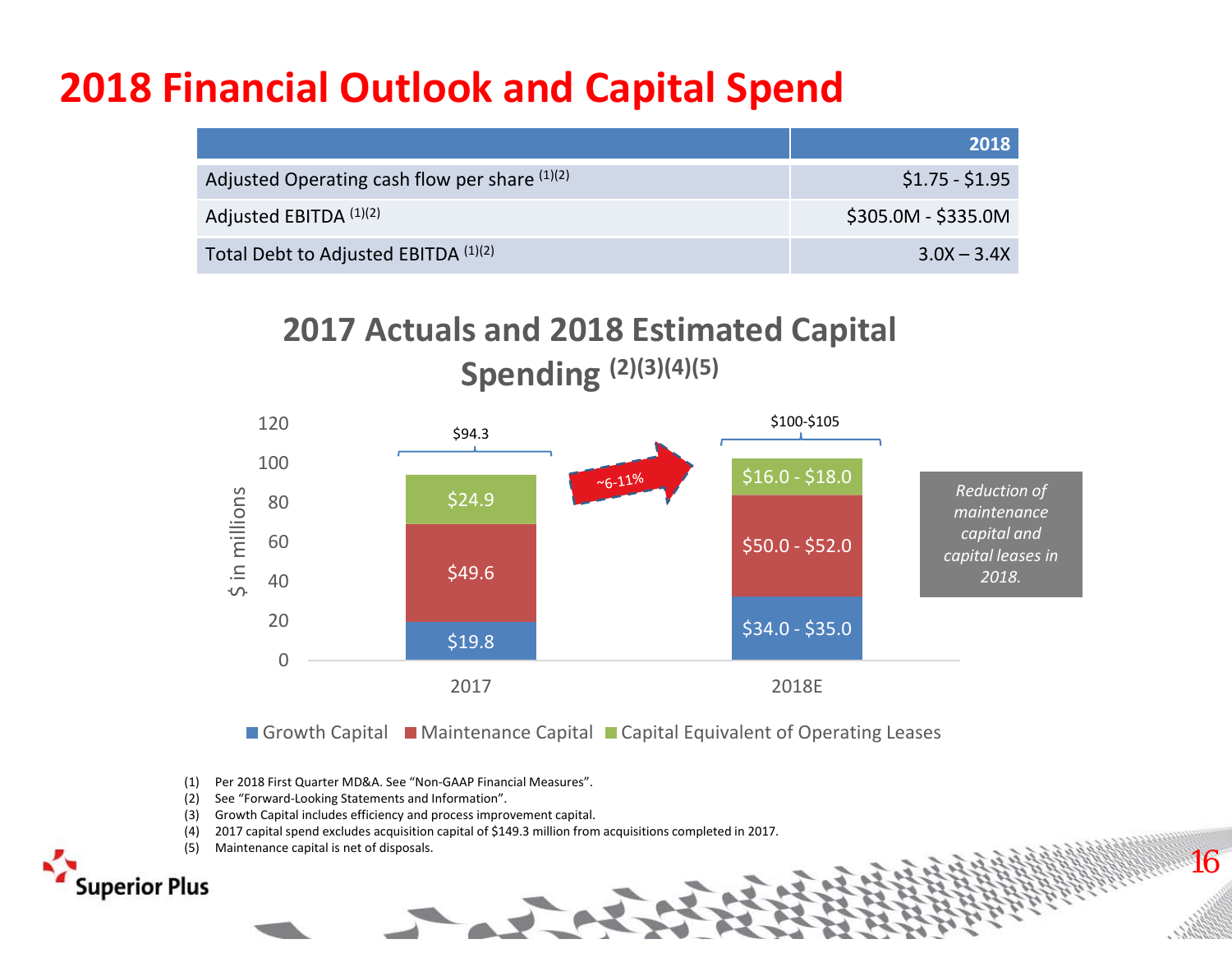# **SummarySuperior Plus** *17*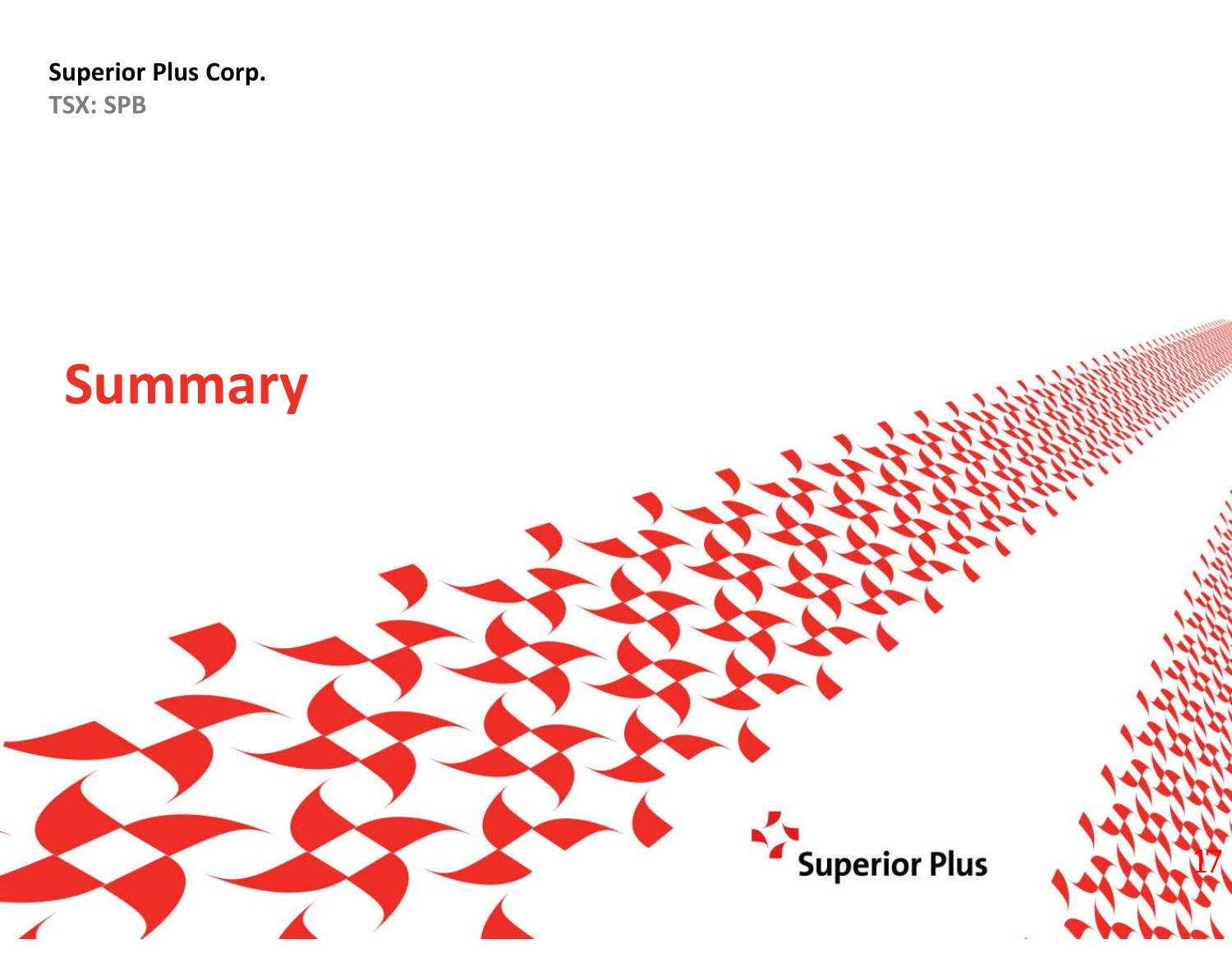#### **Shareholder Return and Financial Metrics**

![](_page_18_Figure_1.jpeg)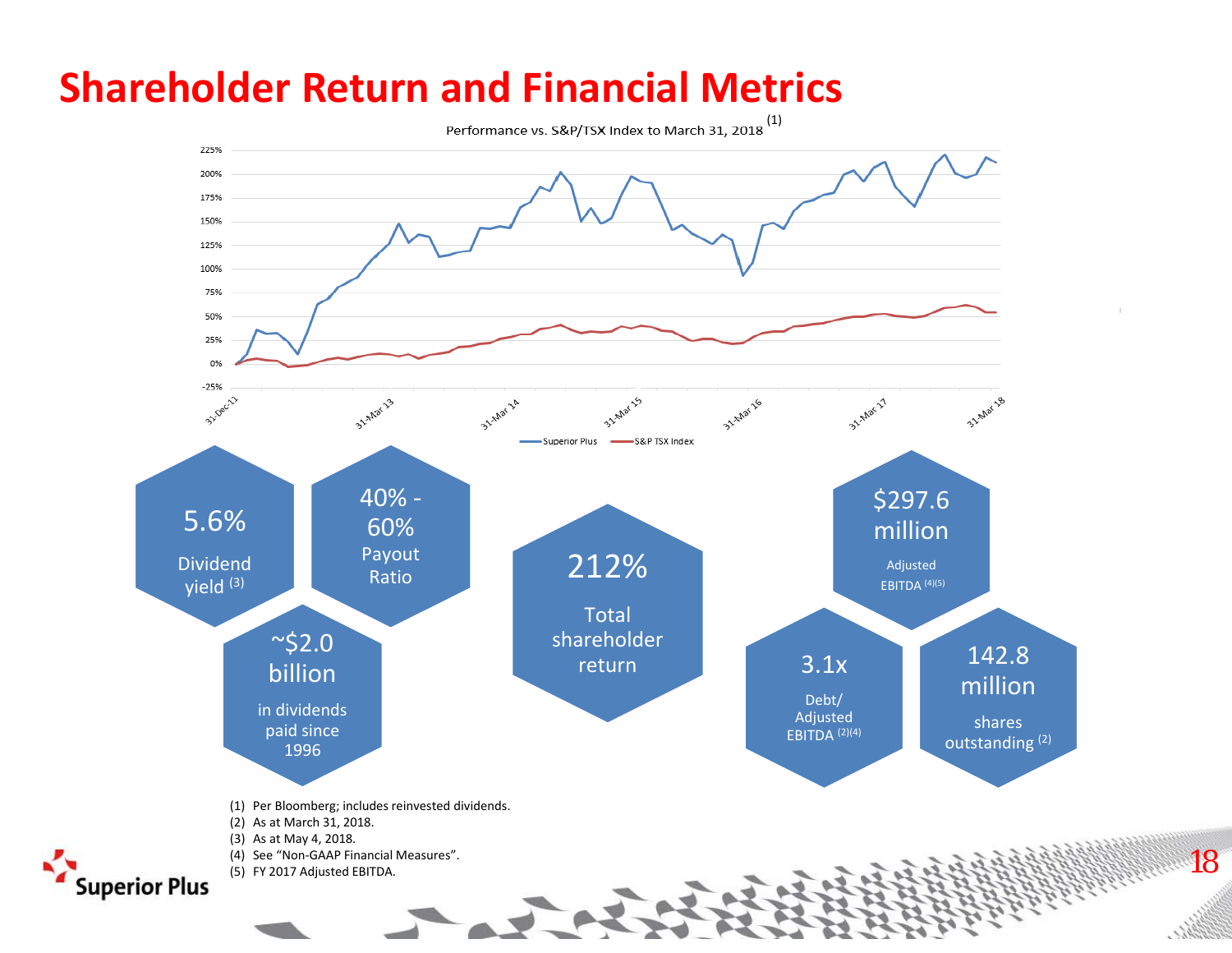## **Superior Plus Keys to Success**

#### > **Industry Leadership Investment**

- Experienced management team
- Best‐in‐class operations
- Continuing focus to create value through differentiation and digitalization
- > **Health, Safety and Environment Commitment**
	- Continue to be an industry leader in safety compliance and regulation
	- Ensure all employees operate safely
- > **Strong Financial Profile**
	- •Achieving target leverage ratio
	- • Access to capital and liquidity to fund future growth
	- $\bullet$ Strong free cash flow generation
	- •Attractive dividend yield
- > **Compelling Growth Prospects**
	- • Numerous unique organic growth opportunities currently under evaluation
	- $\bullet$  Disciplined and focused capital allocation strategy

![](_page_19_Picture_16.jpeg)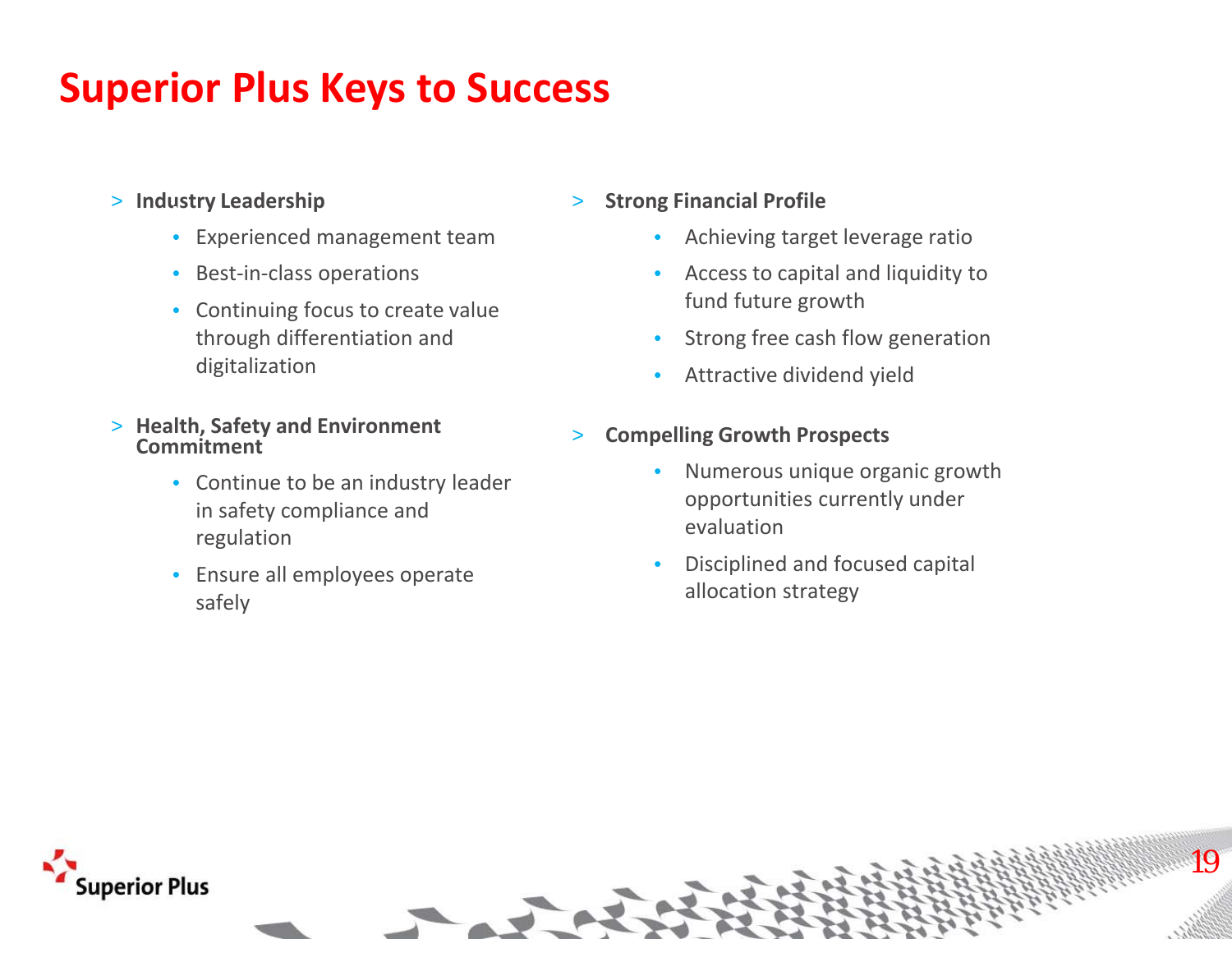## **Conclusions**

![](_page_20_Picture_1.jpeg)

**Sustained momentum and progress towards achieving Evolution 2020 goals**

![](_page_20_Picture_3.jpeg)

**Continued focus on growth of core business through acquisitions and organic growth**

![](_page_20_Picture_5.jpeg)

**Strong financial results and outlook; Adjusted EBITDA guidance of \$305.0M – \$335.0M for 2018**

![](_page_20_Picture_7.jpeg)

**Focus on providing maximum returns on shareholder value**

![](_page_20_Picture_9.jpeg)

![](_page_20_Picture_10.jpeg)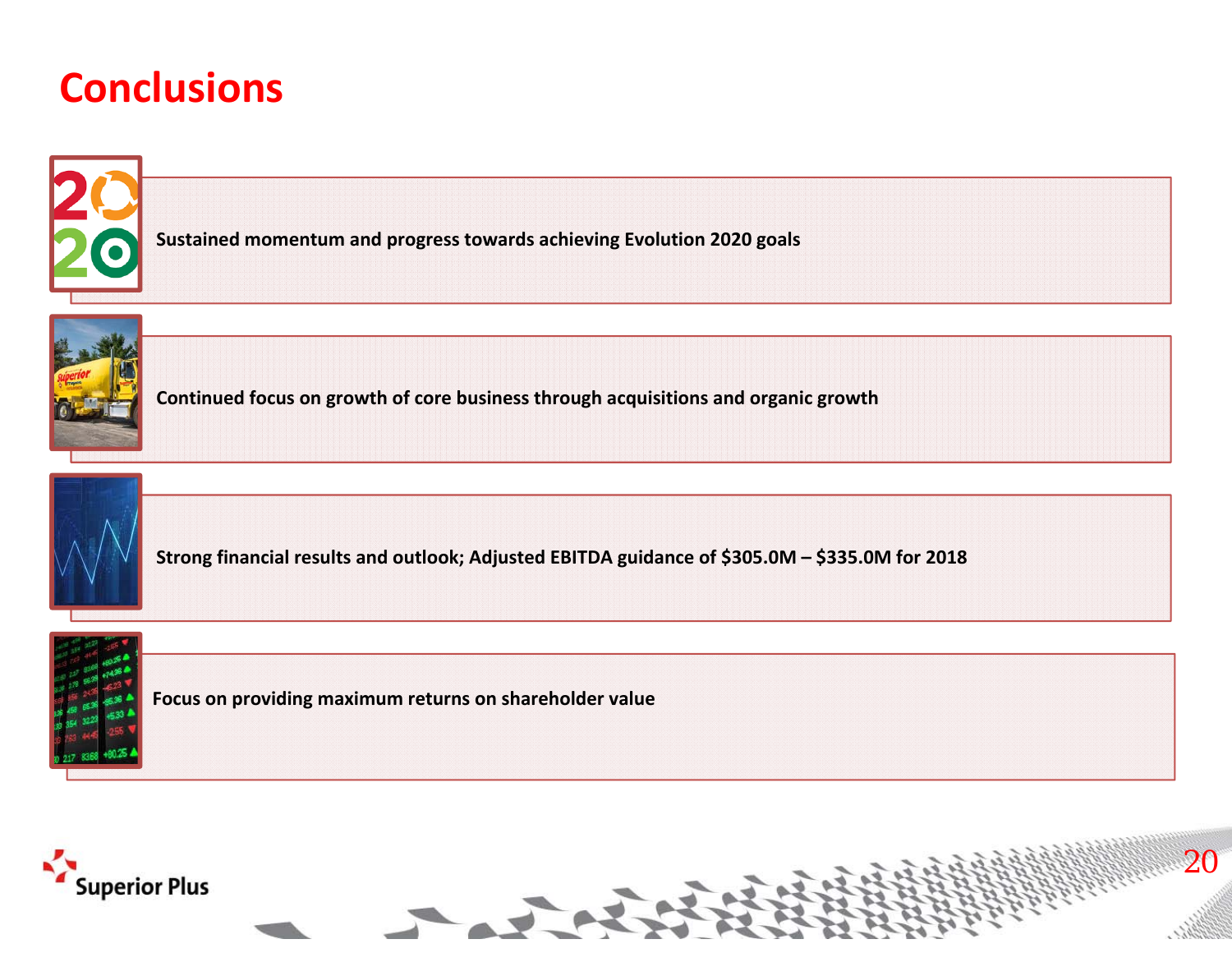![](_page_21_Picture_0.jpeg)

| Thank you! |  |
|------------|--|
|------------|--|

**To our:**

| Employees                               |  |
|-----------------------------------------|--|
| <b>Board of Directors - *Val Mirosh</b> |  |
| <b>Communities</b>                      |  |
| Service providers                       |  |
| <b>Shareholders</b>                     |  |

![](_page_21_Picture_4.jpeg)

![](_page_21_Picture_5.jpeg)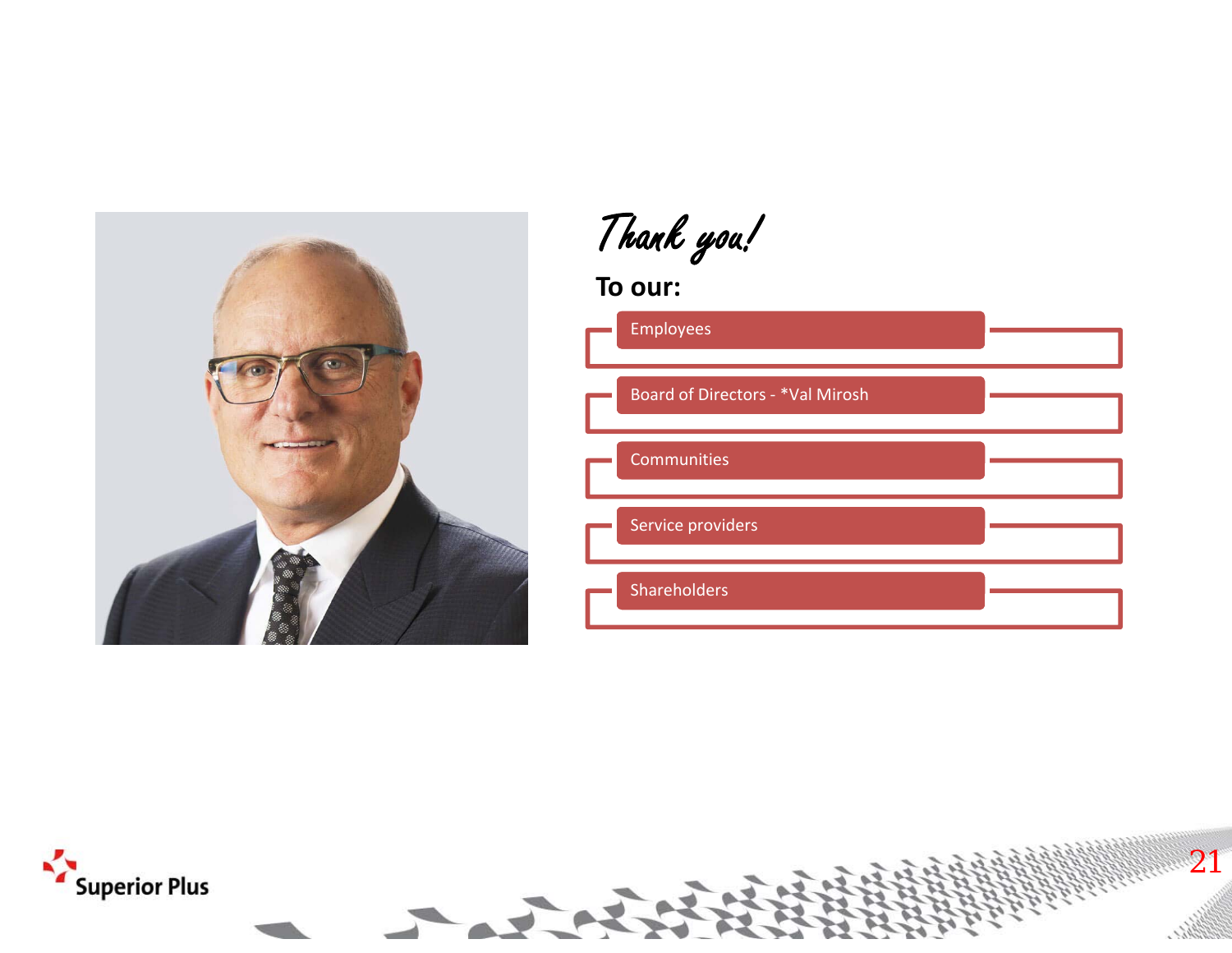**Q&A**

![](_page_22_Picture_1.jpeg)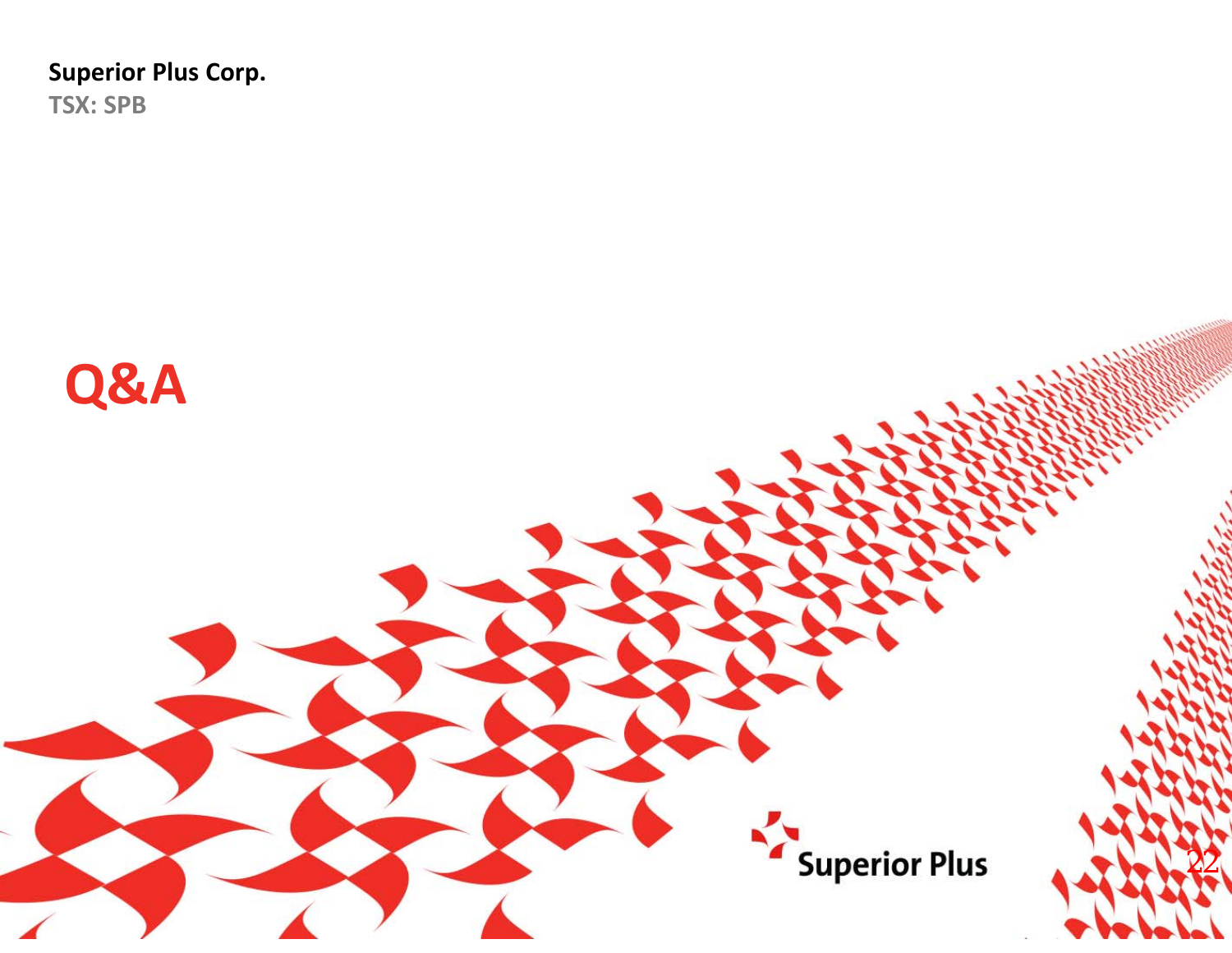#### **Forward‐Looking Statements and Information**

This presentation is for information purposes only and is not intended to, and should not be construed to constitute, an offer to sell or the solicitation of an offer to buy, securities of Superior Plus Corp. ("Superior"). This presentation and its contents should not be construed, under any circumstances, as investment, tax or legal advice. Any person accepting delivery of this presentation acknowledges the need to conduct their own thorough investigation into Superior and its activities before considering any investment in its securities.

Certain information included herein and certain oral statements made by management are forward-looking information within the meaning of applicable Canadian securities laws. Forwardlooking information may include statements regarding the objectives, business strategies to achieve those objectives, expected financial results (including those in the area of risk management), economic or market conditions, and the outlook of or involving Superior Plus Corp., Superior Plus LP ('Superior LP") and its businesses. Such information is typically identified by words such as "anticipate", "believe", "continue", "could", "estimate", "expect", "plan", "intend", "forecast", "future", "guidance", "may", "predict", "project", "should", "strategy", "target", "will" or similar expressions suggesting future outcomes.

Forward-looking information in this document includes: the amount and timing of the expected synergies from the Transaction, expected impact of the divestures, the Evolution 2020 aspirational goal which is based on non-organic growth through acquisitions (including synergies) estimated to contribute approximately \$10 million to \$70 million in EBITDA; organic growth initiatives throughout all divisions to 2020 is anticipated to provide approximately \$30 million to \$50 million in EBITDA, presenting <sup>a</sup> 3‐5% compound annual growth rate to 2020; and the anticipated recovery in the chlor-alkali sector within the Specialty Chemicals division was anticipated to provide \$10 million to \$30 million in incremental EBITDA to 2020 EBITDA from operations, AOCF per share accretion, the pro forma Adjusted EBITDA, payout ratio, sale volumes, total debt to adjusted EBITDA, and Superior's consolidated 2018 AOCF per share guidance , 2018 Adjusted EBITDA guidance, 2018 estimated capital spending, future financial position, consolidated and business segment outlooks, expected EBITDA from operations, expected leverage ratios, expected future taxes, expectations in terms of the cost of operations, business strategy and objectives, development plans and programs, business expansion and cost structure and other improvement projects, expected product margins and sales volumes, market conditions in Canada and the U.S., continued improvements in operational efficiencies and sales and marketing initiatives in Energy Distribution, future economic conditions, future exchange rates, exposure to such rates and incremental earnings associated with such rates, expected weather, expectations for to the global economic environment, our trading strategy and the risk involved in these strategies, the impact of certain hedges on future reported earnings and cash flows, future taxes, the impact of contracts for commodities, demand for propane, heating oil and similar products, demand for chemicals including sodium chlorate and chlor-alkali, effect of operational and technological improvements, anticipated costs and benefits of business enterprise system upgrade plans, future working capital levels, expected governmental regulatory regimes and legislation and their expected impact on regulatory and legislative compliance costs, expectations for the outcome of existing or potential legal and contractual claims, our ability to obtain financing on acceptable terms, expected life of facilities and statements regarding net working capital and capital expenditure requirements of Superior or Superior LP.

Forward-looking information is provided for the purpose of providing information about management's expectations and plans about the future and may not be appropriate for other purposes. Forward-looking information herein is based on various assumptions and expectations that Superior believes are reasonable in the circumstances. No assurance can be given that these assumptions and expectations will prove to be correct. Those assumptions and expectations are based on information currently available to Superior, including information obtained from third party industry analysts and other third party sources, and the historic performance of Superior's businesses. Such assumptions include anticipated financial performance, current business and economic trends, the amount of future dividends paid by Superior, business prospects, availability and utilization of tax basis, regulatory developments, currency, exchange and interest rates, trading data, cost estimates, the assumptions set forth under the "Financial Outlook" sections of our first quarter MD&A and are subject to the risks and uncertainties set forth below.

By its very nature, forward-looking information involves numerous assumptions, risks and uncertainties, both general and specific. Should one or more of these risks and uncertainties materialize or should underlying assumptions prove incorrect, as many important factors are beyond our control, Superior's or Superior LP's actual performance and financial results may vary materially from those estimates and intentions contemplated, expressed or implied in the forward‐looking information. These risks and uncertainties include incorrect assessments of value when making acquisitions, increases in debt service charges, the loss of key personnel, fluctuations in foreign currency, exchange rates and commodity prices, inadequate insurance coverage, liability for cash taxes, counterparty risk, compliance with environmental laws and regulations, reduced customer demand, operational risks involving our facilities, force majeure, labour relations matters, our ability to access external sources of debt and equity capital, and the risks identified in (i) our first quarter MD&A under the heading "Risk Factors" and (ii) Superior's most recent Annual Information Form. The preceding list of assumptions, risks and uncertainties is not exhaustive.

When relying on our forward-looking information to make decisions with respect to Superior, investors and others should carefully consider the preceding factors, other uncertainties and potential events. Any forward-looking information is provided as of the date of this document and, except as required by law, neither Superior nor Superior LP undertakes to update or revise such information to reflect new information, subsequent or otherwise. For the reasons set forth above, investors should not place undue reliance on forward-looking information.

*23*

See Superior's Q1 2018 MD&A for definitions related to Non‐GAAP Financial Measures.

![](_page_23_Picture_8.jpeg)